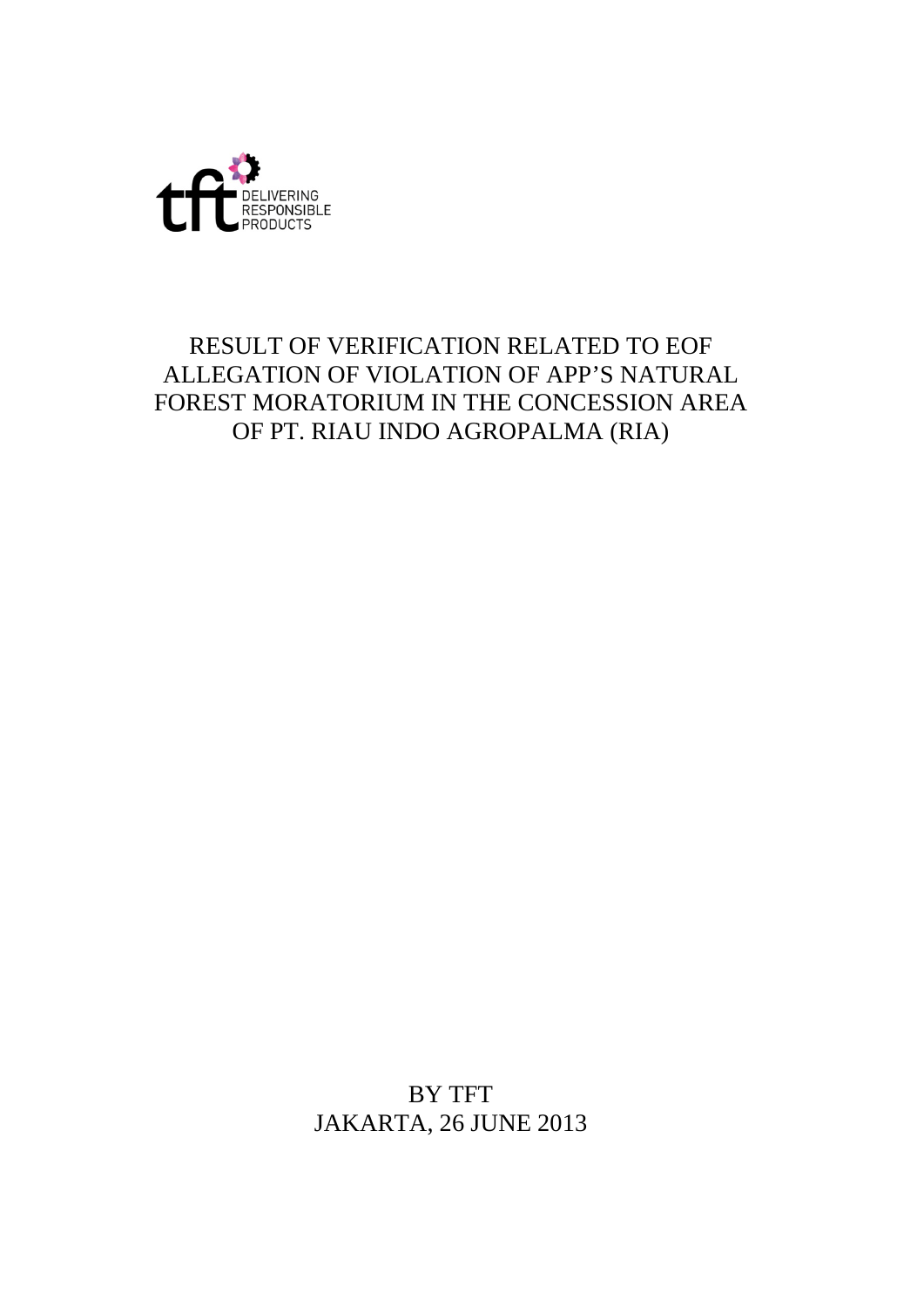# **1. ALLEGATION OF NATURAL FOREST MORATORIUM VIOLATION**

On 15 May 2013, Eyes on the Forest (EoF) issued a report alleging a violation of the APP Forest Conservation Policy (FCP) moratorium commitment by PT. Riau Indo Agropalma (RIA), one of APP's suppliers. The EoF report states the following:

"On 8 April 2013 EoF found that around 7 heavy equipment were felling the natural forest at the coordinate point of N0°4'38.93" E102°57'4.18", inside the concession area of PT. RIA"

# **2. STEPS TAKEN BY APP AND TFT IN RESPONSE**

Following receipt of the report from EoF, the following actions were taken by APP and TFT:

# **APP's and TFT's combined FCP Implementation Team internal investigation and communication with stakeholders:**

- a. Upon receipt of the EoF report, APP's Grievance Procedure was activated. APP and TFT senior management instructed the FCP Implementation Team to immediately conduct a document review and evaluation of the case.
- b. It was confirmed that clearance of land allocated for community use, under the government's Tanaman Kehidupan/TK (crops for livelihood) scheme, had occurred in RIA as a result of an approval to clear that had been granted by the FCP Implementation Team**.**
- c. RIA was instructed to halt all clearance activities related to the TK area inside the RIA concession area.
- d. On 16 May 2013, APP and TFT met with Civil Society Organisations (CSOs) and provided the chronology of the case, and it was confirmed that the allegations would be immediately investigated by a Field Verification Team (FVT). An invitation was extended to the CSOs to join the verification exercise, and following this meeting, EoF confirmed that its representatives would join the FVT.

# **Joint field verification:**

- a. *29 May 2013:*
	- i. The FVT, consisting of EoF, APP and TFT, conducted a field investigation in the area where natural forest felling had taken place, and
	- ii. Within the RIA concession the FVT conducted interviews with the Head of Simpang Kateman Village and Management of Rukun Tani Cooperative and its members.
- b. *30 May 2013:*
	- i. The FVT conducted a further review of all relevant documents and data related to the TK management area in Pekanbaru, and
	- ii. The FVT prepared a draft report on the results.
- c. *11 June 2013:*
	- i. During the field verification on 29 and 30 May 2013, conflicting GPS coordinates between the EoF and the APP and TFT FCP Implementation Team led the FVT to conclude there was an additional need to re-verify the TK coordinates relative to the RIA concession boundary.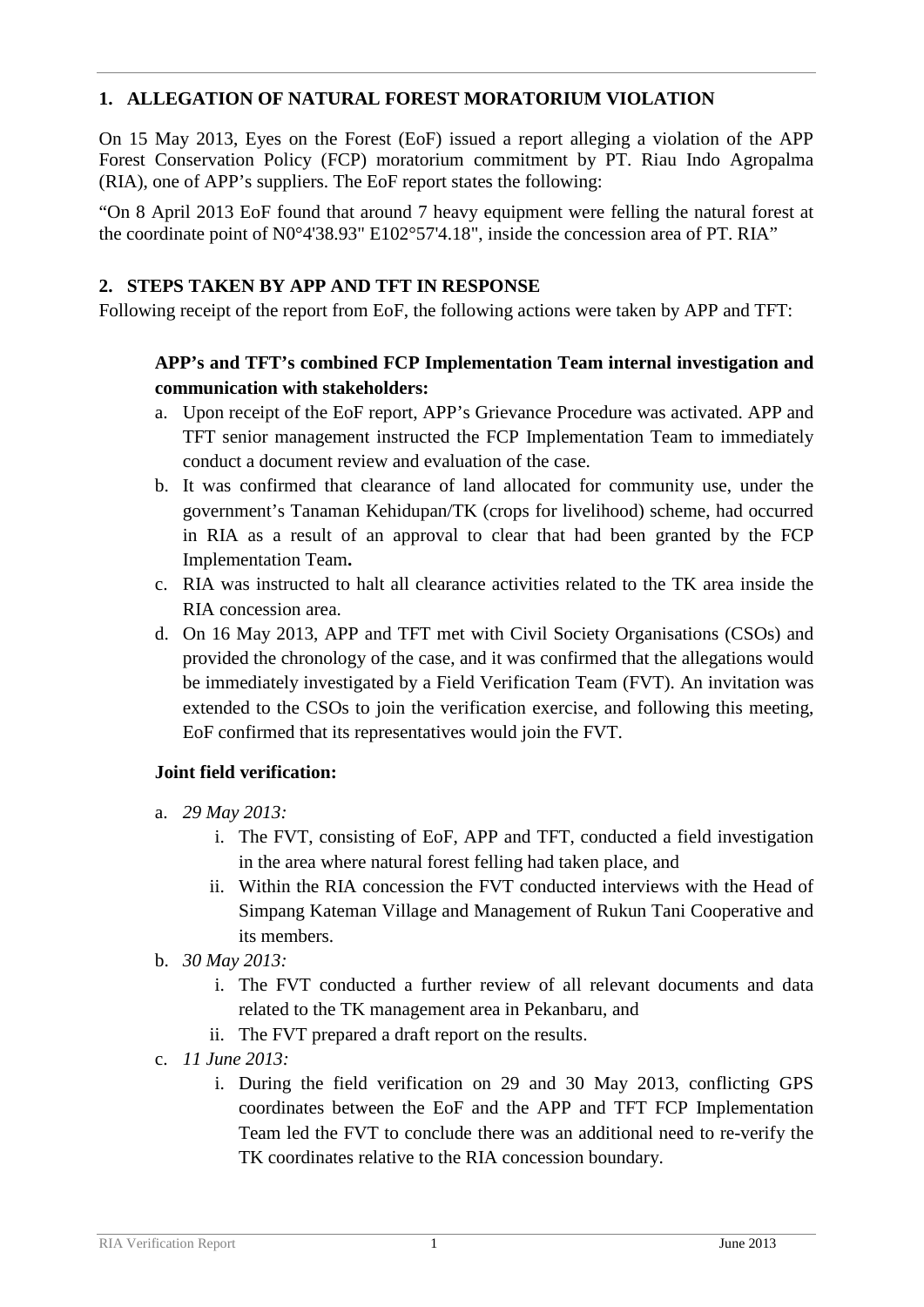ii. A follow-up check was conducted on 11 June 2013 on the boundary of RIA and the PT. Bhara Induk concession area as stated in "Minutes of Own Boundary and Joint Boundary Construction"[1](#page-2-0). During this visit, the Department of Forestry Office, Indragiri Hilir, led the verification team consisting of EoF, PT. Bhara Induk, RIA, APP and TFT.

A more detailed description of the APP and TFT FCP Implementation Team's internal investigation and the joint field verification and documentation review can be found in ANNEX 01.

# **3. FIELD VERIFICATION TEAM CONCLUSIONS**

- a. The FVT confirmed that the allegations stated in the EoF report were correct and that natural forest felling did take place in the Forest Fibre Plantation (HTI) concession area of RIA. The extent of the area cleared after the start of natural forest moratorium on 1 February 2013 is 70 hecatres. This is a breach of APP's natural forest clearance moratorium under its Forest Conservation Policy released on 5 February 2013.
- b. The 70 hectares was cleared because on 28 February 2013, the APP and TFT FCP Implementation Team met in the field with RIA and approved the continued development of the TK community livelihood area. The FCP Implementation Team made this decision based on a prior agreement to develop the area that was signed between RIA and the communities on 13 January 2011.
- c. The FCP Implementation Team took this decision in the field and did not seek approval from APP and TFT Senior Management.
- d. This approval should not have been granted because all natural forest areas, even those under community livelihood licenses, are covered by APP's moratorium and its FCP.
- e. The volume of natural forest wood that originated from the clearance of this 70 hectares of TK area is 4,233.88 M3. During the field verification it was confirmed that this natural forest wood was still within the RIA concession and not delivered to APP pulp mills.
- f. The second field verification visit on 11 June 2013 concluded there is no issue concerning the TK area relative to the RIA concession boundary.
- g. During the field verification, the team also identified that 225 hectares of the total 478.5 hectares was cleared prior to the start of the natural forest clearance moratorium on 1 February 2013. The remaining 253.5 hectares was classified by the team as Old Scrub (BT) and Young Scrub (BM). This classification was made only through on-the-ground observations.

<span id="page-2-0"></span> <sup>1</sup> Signed 20 February 2012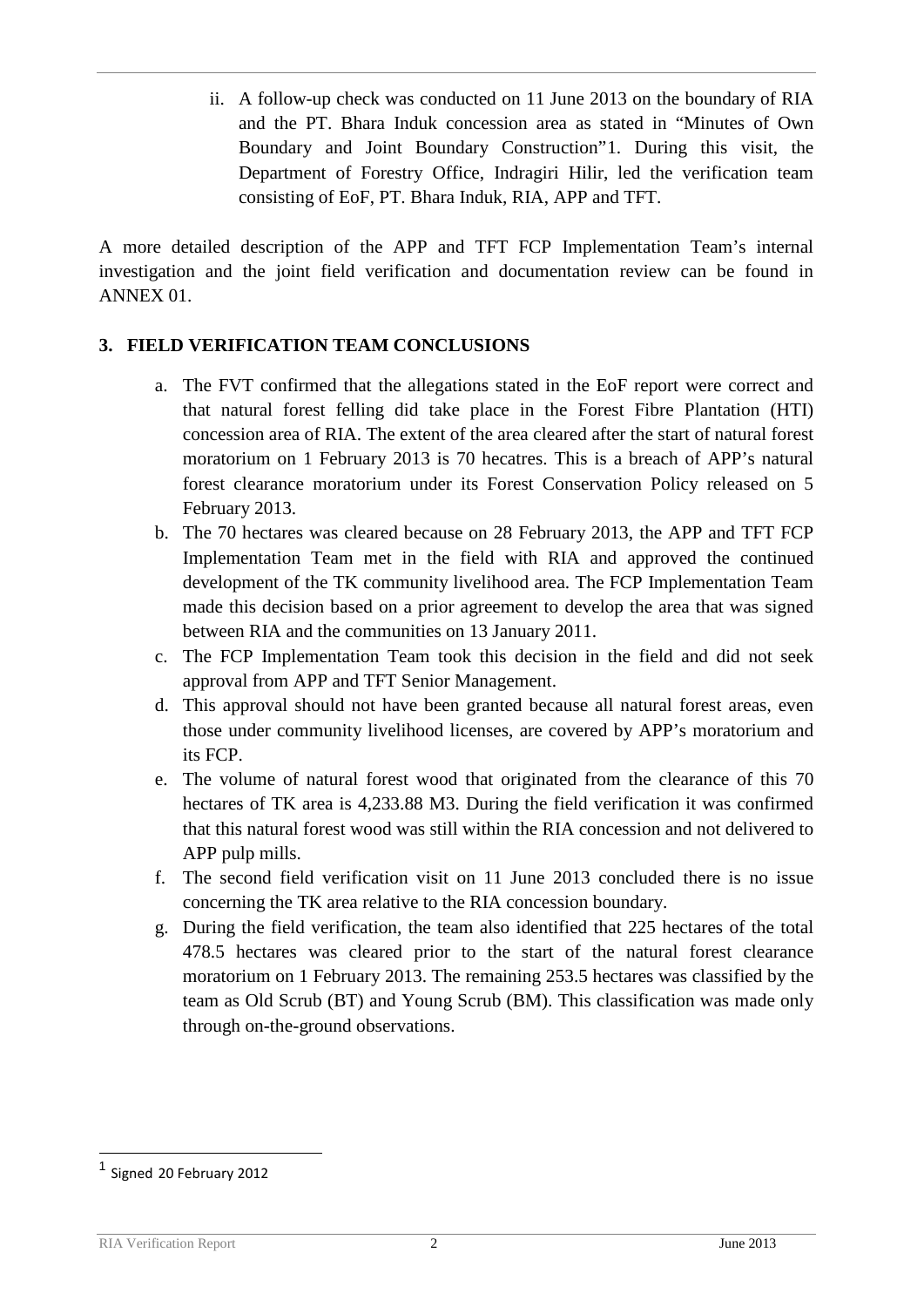### **4. RECOMMENDATIONS/NEXT STEPS**

- a) This moratorium breach occurred because of a process failure. The FCP Implementation Team and APP and TFT Senior Management are now reviewing sign-off procedures to ensure that ALL decisions relating to FCP implementation are taken only by APP Senior Management.
- b) An urgent review has been ordered to ensure that there are no other such cases that could threaten APP's moratorium or FCP implementation.
- c) If additional cases are identified, a process will be established to identify and formulate alternative solutions that are aligned with APP's commitments under its FCP and consulted with relevant stakeholders.
- d) All volume of natural forest wood cut after 31 January 2013 in RIA will be completely excluded from entering APP's supply chain.
- e) All APP and TFT FCP Implementation Team staff have been recalled for rebriefing to:
	- i. Ensure there is a clear understanding of the procedures for HCS identification in accordance with APP's FCP, and
	- ii. Introduce an additional check system that has been added centrally to ensure that any decisions to develop any new areas can only be authorised centrally by APP Senior Managers in accordance with APP's FCP.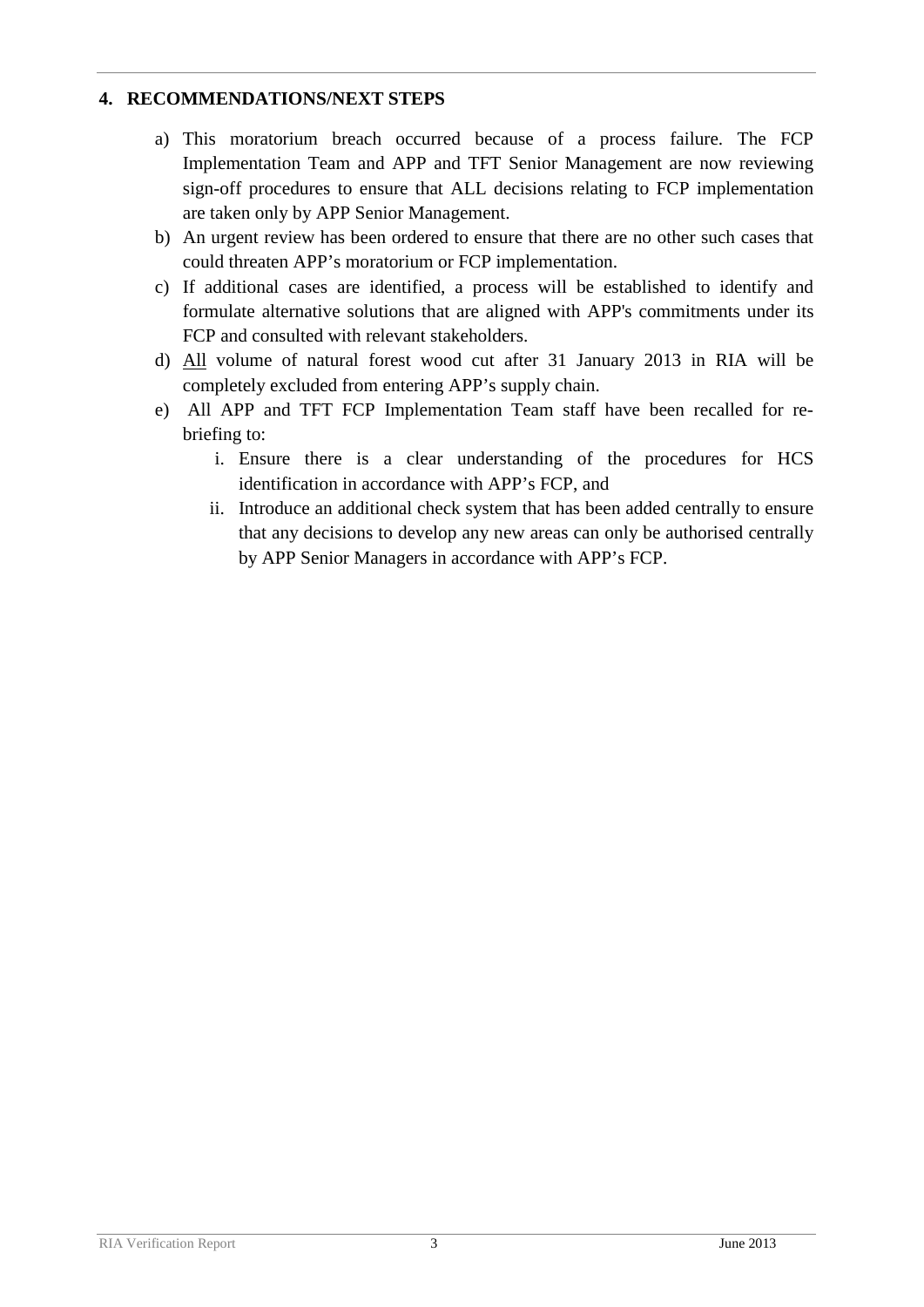# **ANNEX 01: DETAILED DESCRIPTION OF APP & TFT FCP IMPLEMENTATION TEAM INTERNAL INVESTIGATION, JOINT FIELD VERIFICATION AND DOCUMENTATION REVIEW**

### **A. APP & TFT FCP Implementation Team evaluation**

Upon receipt of the EoF report:

(i) APP and TFT senior management and the joint FCP Implementation Team immediately conducted a document review and evaluation of the case.

(ii) RIA was instructed to discontinue all activities related to the clearance of the natural forest.

It was confirmed that clearance of the TK area in RIA had occurred as a result of an approval given by the FCP Implementation Team. This decision was based on an agreement signed on 13 January 2011 with communities to develop the area under the government's Tanaman Kehidupan/TK (crops for livelihood) scheme. This approval to clear was issued on 28 February 2013 following field verification.

No clearance activities took place between the start of the natural forest moratorium (1 February 2013) and 28 February 2013.

The approval steps above were as follows:

- 1. During the forest stock inventory *(Stock Opname)* from 1 to 9 February 2013, the FCP Implementation Team conducted a survey of all natural forest that has been cleared for HTI development, as of 31 January 2013, as well as the remaining natural forest area identified for HTI development.
- 2. During the survey, the FCP Implementation Team identified cases where natural forest areas have been allocated for community use (TK).
- 3. The FCP Implementation Team received a letter from RIA management dated 10 February 2013 stipulating its concern about continuing the moratorium within the TK area. RIA in turn had received a letter from Rukun Tani Cooperative, Simpang Kateman Village to RIA dated 3 January 2013, pressing for an acceleration of TK development.
- 4. The FCP Implementation Team responded to the RIA management with a letter No 030/RIA/VPD/II/2013 dated 25 February 2013 concerning the conditions where the TK development can be continued based on the agreement signed with the communities on 13 January 2011. The assumption of the FCP Implementation Team was that providing all the criteria for TK development were met, the area in question could therefore be cleared. The criteria for TK development include:
	- a. The TK has been designated in the approved RKU document
	- b. The TK has been designated in the approved annual work plan (RKT) document
	- c. There is a valid MoU between concession holder and the community for the TK, and
	- d. Clear delineation of the TK area on the ground.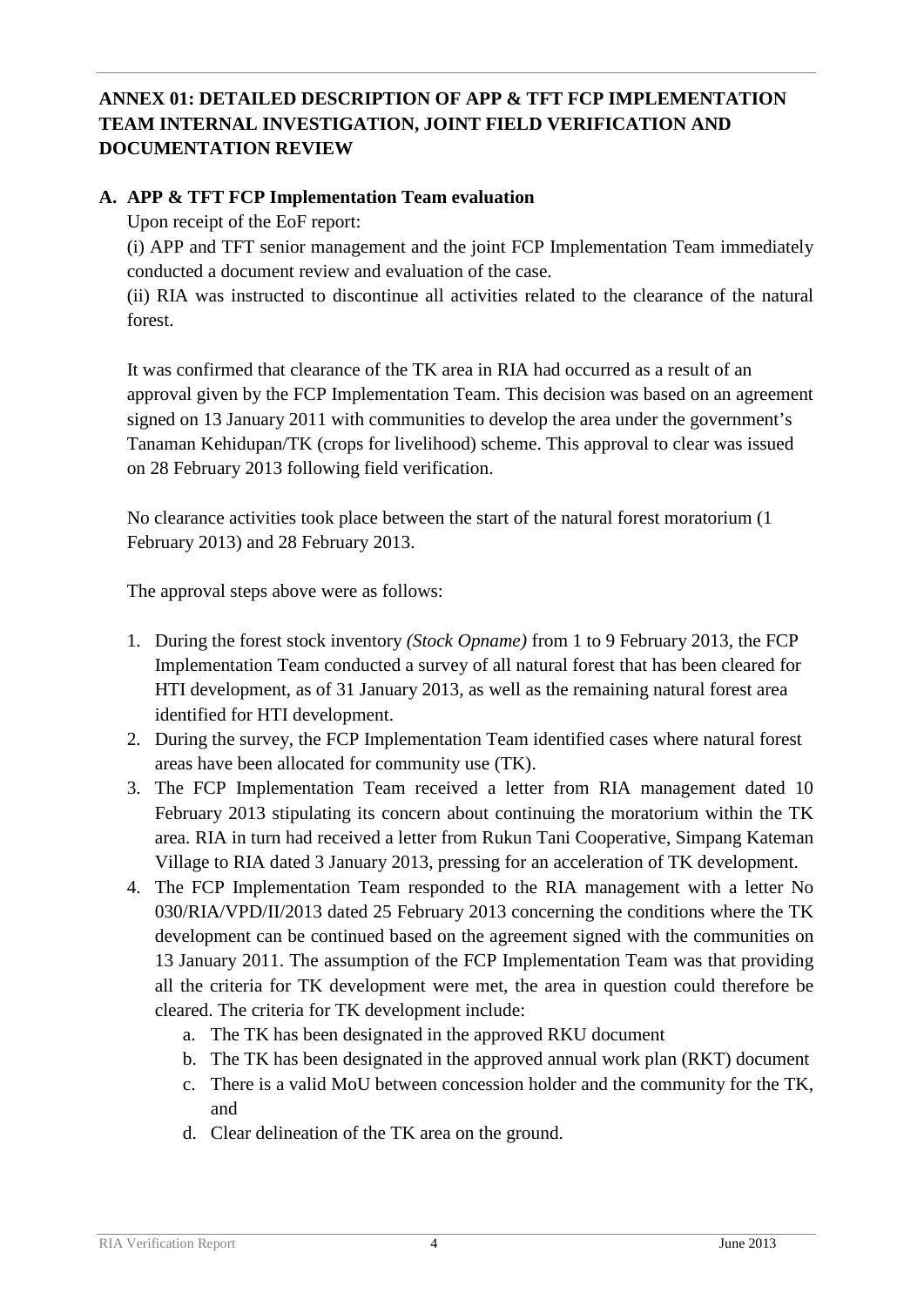- 5. The FCP Implementation Team carried out field verification on 28 February 2013. Notes of the TK verification made by FCP Implementation Team stated that RIA had complied with the criteria for TK development described above.
- 6. During the field verification, the Team also identified:
	- a) 225 hectares of the total 478.5 hectares was cleared prior to the start of the natural forest clearance moratorium, and
	- b) The remaining 253.5 hectares was classified by the team as Old Scrub (BT) and Young Scrub (BM). This classification was made only through on-the-ground observations.
- 7. Based on points: 4, 5, 6 above, and the strong desire for the community to see the development proceed based on the January 2011 agreement, the FCP Implementation Team approved the continuation of the development of the TK area.
- 8. This approval should not have been granted by the FCP Implementation Team without checking with APP Senior Management, as all natural forest areas are covered by APP's moratorium and its FCP.

# **B. Joint field verification**

- 1. The FVT conducted a field checking on 29 and 30 May 2013 as follows:
	- a. There is cleared land at the coordinates stipulated in the EoF report (N0°4'38.93" E102°57'4.18"). This coordinate point was verified to be located within the TK area designated in the long-term plan (RKU) approval Number SK 6/BPHT-3/2012 dated 11 April 2012 and MoU between RIA and the Rukun Tani Cooperative of Simpang Kateman Village No: 002/TK/RIA/2011 dated 13 January 2011.
	- b. Eight heavy equipment units were found at the TK location. These heavy equipment units were in a non-operational state.
	- c. Felled natural forest wood stacks were found in the TK area amounting to 4,233.88 M3, comprised of 3,228.89 M3 located at the temporary log landing (TPn) and an additional 1,004.97 M3 at the log yard (TPK).
	- d. In addition, a number of workers were found planting acacia in the TK area at the position of N0°1'36.28" E103°1'48.52".
- 2. The FVT conducted interviews on 29 May 2013 with the Head of Simpang Kateman Village and Management of the Rukun Tani Cooperative. The following information was obtained through these interviews:
	- a. There is a TK Cooperation Agreement between RIA and Rukun Tani Cooperative. This cooperation is described in the "Cooperation Agreement between RIA and Rukun Tani Cooperative Number 002/TK/RJA/2011" dated 13 January 2011 for an area of 478.5 hectares. This agreement contains among others:
		- i. details on the partnership scheme stipulating that the TK will be planted with forestry tree species;
		- ii. RIA is obliged to bear all costs associated to the TK planting program, from survey phase, land clearing, planting, and maintenance up to harvesting.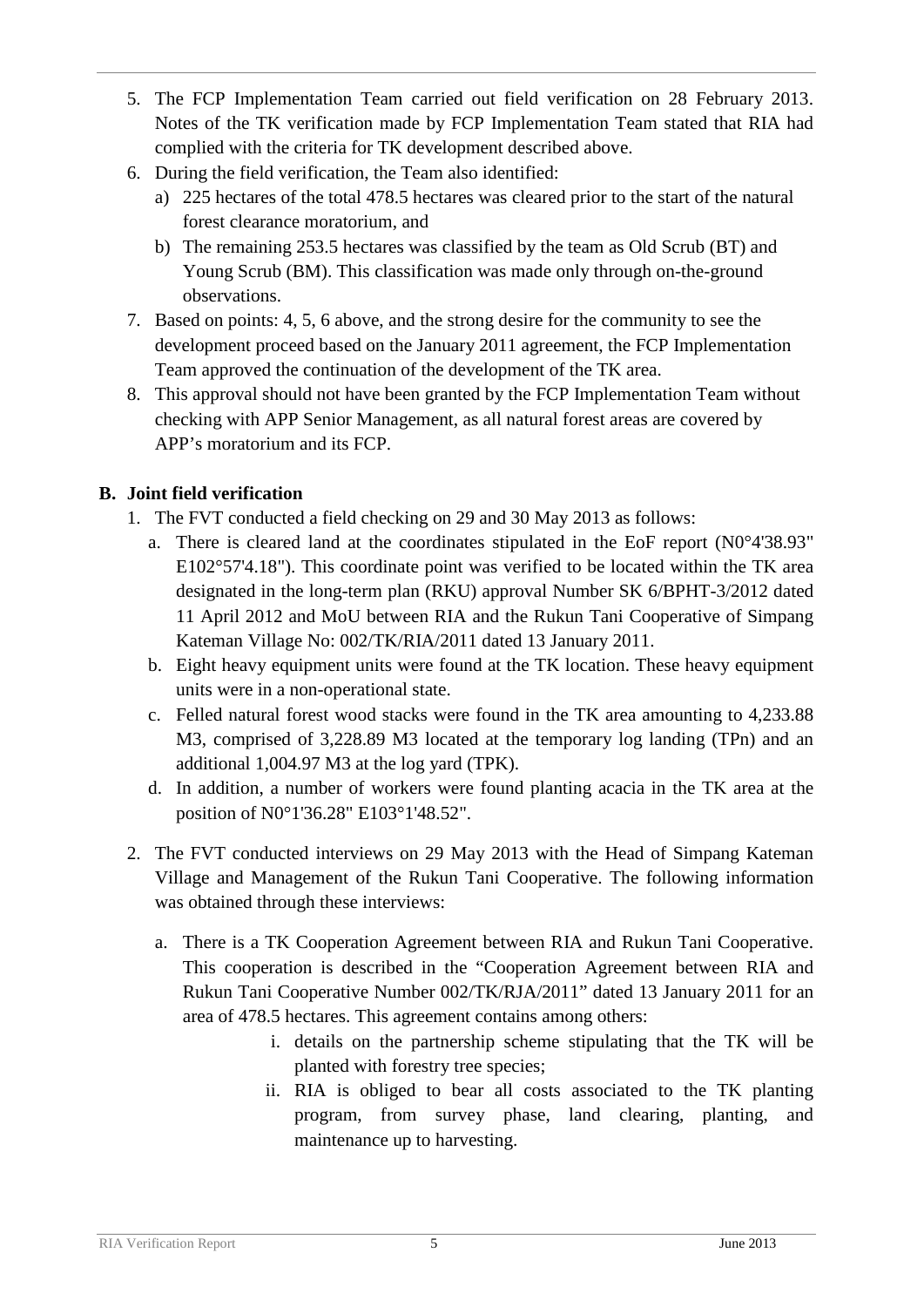- b. The TK commenced following a land claim by the Simpang Kateman Village community (between 2009 and 2010).
- 3. The FVT conducted an interview on 29 May 2013 with the District Manager of RIA. The following information were obtained from this interview:
	- a. The District Manager confirms that the coordinates as mentioned in the EoF report (N0°4'38.93" E102°57'4.18") are located in the TK area.
	- b. Although RIA understood the terms of the moratorium, RIA still went ahead with the felling in the TK area as they took into consideration the following:
		- i. Social aspect a letter from the Rukun Tani Cooperative of Simpang Kateman Village dated 3 January 2013, pressing for an acceleration of TK development:
		- ii. Legal aspect RKU, RKT and agreement with the Rukun Tani Cooperative dated 13 January 2013, which took place prior to FCP on 5 February 2013, and
		- iii. Verification of RKU, RKT, MoU and delineation on the ground on 28 February 2013, whereby the FCP Implementation Team recommended that the development of the TK area may continue.
- 4. During the field verification two additional facts were discovered:
	- a. That Rukun Tani Cooperative, Simpang Kateman Village as a RIA partner was never given a clear explanation regarding the APP FCP and its implications.
	- b. During the field verification between 29 and 30 May, conflicting GPS reading between the EoF and FCP Implementation Team lead the FVT to conclude there was an additional need to re-verify the TK area relative to the RIA concession boundary.

# **C. Document review**

- a. Legal reference for TK: Spatial Layout as regulated in the Decree of the Minister of Forestry No. 70/1995 jo Decree No. 246/1996 jo Regulation of the Minister of Forestry Number 21 of 2006. The definition of TK according to P 21/2006 article 1: "*TK are plants with the objective of improving the community welfare, which may be in form of primary plants producing wood forest products or perennial plants/trees producing non-wood forest products, or the combination of both, and is managed on an economic business scale by the community through a partnership scheme with the concerned fibre plantation (IUPHHK-HT) license holder company".*
- b. The RKU on the Utilization of Industrial Plant Forest Products of RIA according to the Decree of the Minister of Forestry Number 99/VI-BPHT/2008 dated 08 April 2008, which has been revised according to the Decree of the Minister of Forestry Number 141/VI-BUHT/2011 dated 19 October 2011, which declares that the TK area extent is 521 hectares in RIA.
- c. The TK Cooperation Agreement between RIA and Rukun Tani Cooperative Number 002/TK/RJA/2011 dated 13 January 2011, for the extent of 478.5 hectares.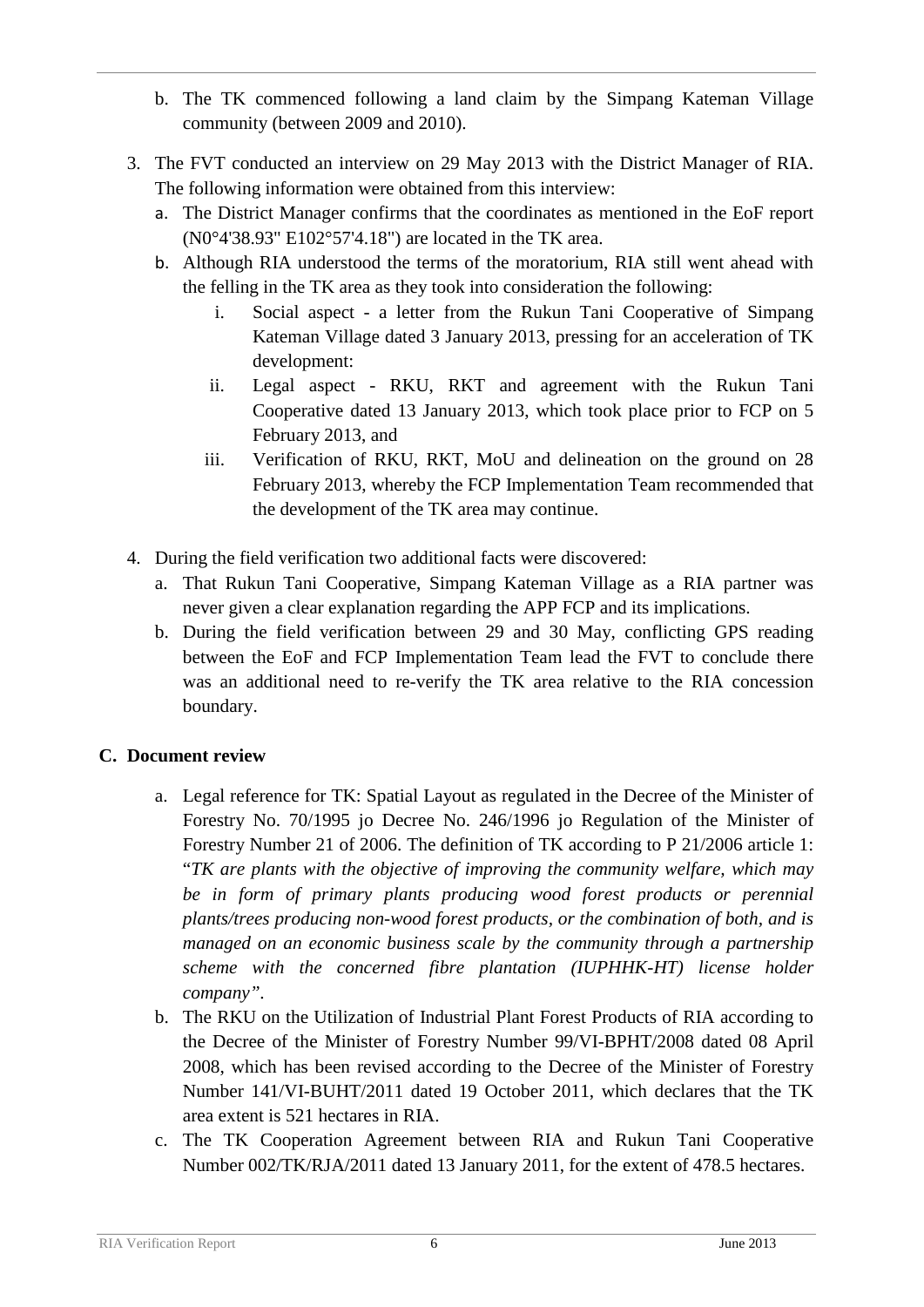- d. A letter from Rukun Tani Cooperative, Simpang Kateman Village to RIA dated 3 January 2013, pressing for an acceleration of TK development
- e. A letter from RIA to the FCP Implementation Team dated 10 February 2013, concerning RIA management stipulating their concern about continuing the moratorium within the TK area.
- f. A letter from FCP Implementation Team to RIA No 030/RIA/VPD/II/2013 dated 25 February 2013, concerning the criteria where the TK development can be continued.
- g. Notes of TK verification made by FCP Implementation Team on 28 February 2013, stipulates that:
	- i. RIA had complied with all the said conditions above, and
	- ii. The progress of natural forest clearance at RIA up to 31 January 2013 was 225 hectares therefore an additional 253.5 hectares was scheduled for clearance after 31 January 2013.
- h. The RKT approval of RIA in 2012 as stated in the Decree of the Director of Forestry Guidance Number SK 6/BUHT-3/2012 dated 11 April 2012, which stipulates that the TK land to be prepared is 521 HA.
- i. The RKT of RIA in 2013 according to the Decree of the Director of Forestry Guidance Number SK 6/BUHT-3/2013 dated 13 May 2013, which stipulates that the TK land to be prepared is 340 HA.
- j. The HTI concession map owned by RIA, a digitization version of the original map of the Decree of the Minister of Forestry Number 61/Menhut-II/2006 dated 22 March 2006, indicated that the TK operation is located within the concession area of RIA.
- k. The HTI concession map of RIA from the Ministry of Forestry of 2011, which was downloaded by EoF in September 2011 from the GIS Website of the Ministry of Forestry, indicated that the TK operation is **outside** the concession area of RIA, i.e. a shift of 55 meters at the coordinate point of N 0°04,595' E 102°56,962' and shift of 71 meters at the coordinate point of N 0°04,538' E 102°57,159'.
- l. A plotting of the boundary based on the document "Minutes of Own Boundary and Joint Boundary Construction" at the IUPHKHT Work Area of RIA with the IUPHHL-HA Work Area of PT. Bhara Induk dated 20 February 2012, indicated that the TK operation area was outside the concession area of RIA (a shift of 6 meters at the coordinate point of N 0°04,595' E 102°56,962' and shift of 12 meters at the coordinate point of N 0°04,538' E 102°57,159'). These conflicting GPS readings between the EOF and FCP Implementation Team lead the FVT to conclude there was an additional need to re-verify the TK area relative to the RIA concession boundary with the Forestry Office of Indragiri Hilir.
- m. The second field verification visit on 11 June 2013 concluded there is no issue concerning the TK area relative to the RIA concession boundary. Refer to ANNEX 02.
- n. The development of the TK area is based on the "Cooperation Agreement between RIA and Rukun Tani Cooperative Number 002/TK/RJA/2011" dated 13 January 2011, is 478.5 hectares. This agreement contains among others:
	- i. Details on the partnership scheme stipulating that the TK will be planted with forestry tree species;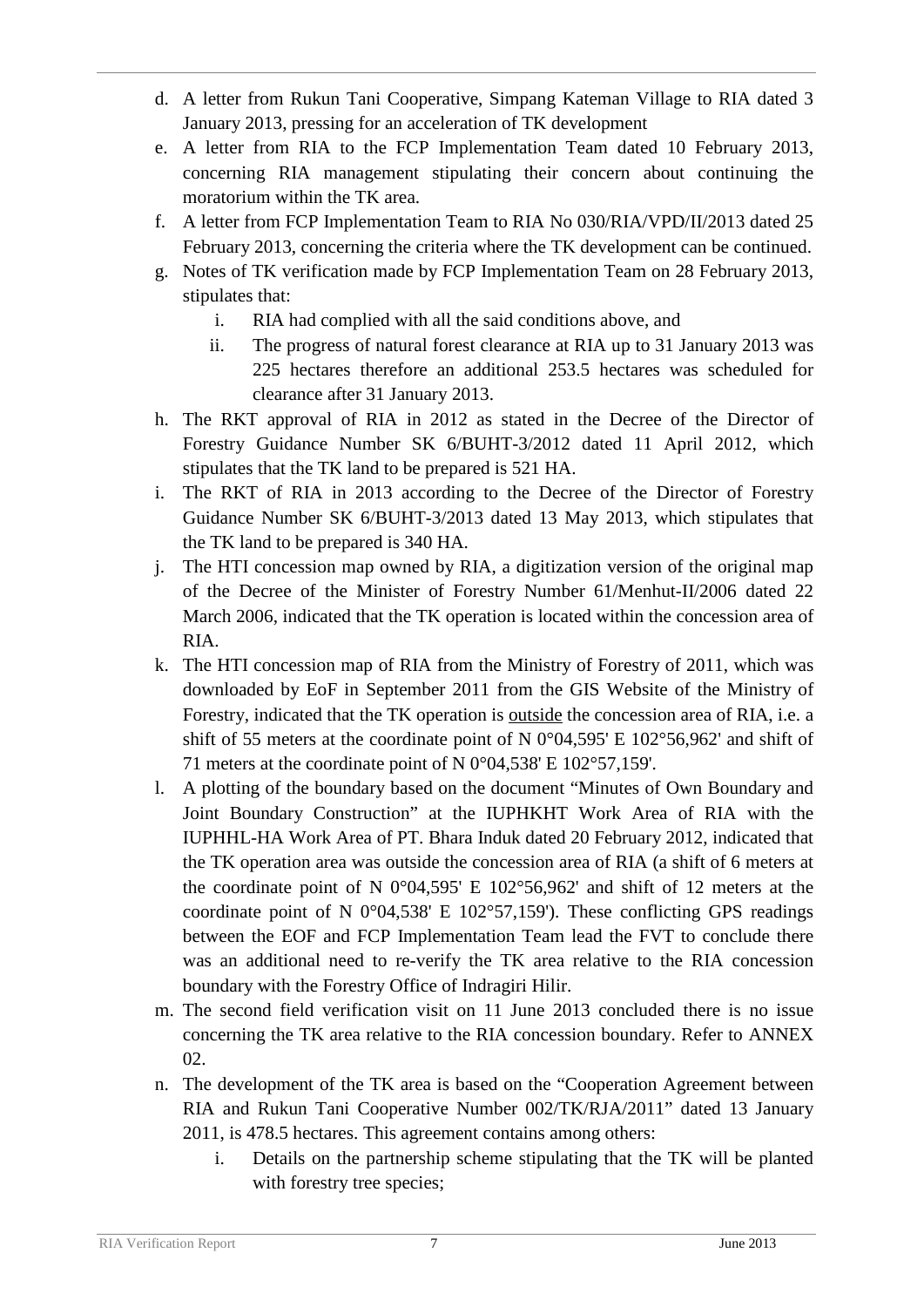- ii. RIA is obliged to bear all costs associated to the TK planting program, from survey phase, land clearing, planting, and maintenance up to harvesting.
- o. The Report of TFT-APP-RIA Stock Inventory (Stock Opname/SO) up to 29 May 2013. The SO natural forest wood is 4,233.88 M3 (ex felling at the TK area), 3,228.89 M3 is located at TPN, and the amount of 1,004.97 M3 is located at the Forest 1 TPK node, therefore all natural forest wood felled after 1 February 2013 (TK area) is still within the concession area of RIA and not delivered to APP pulp mills.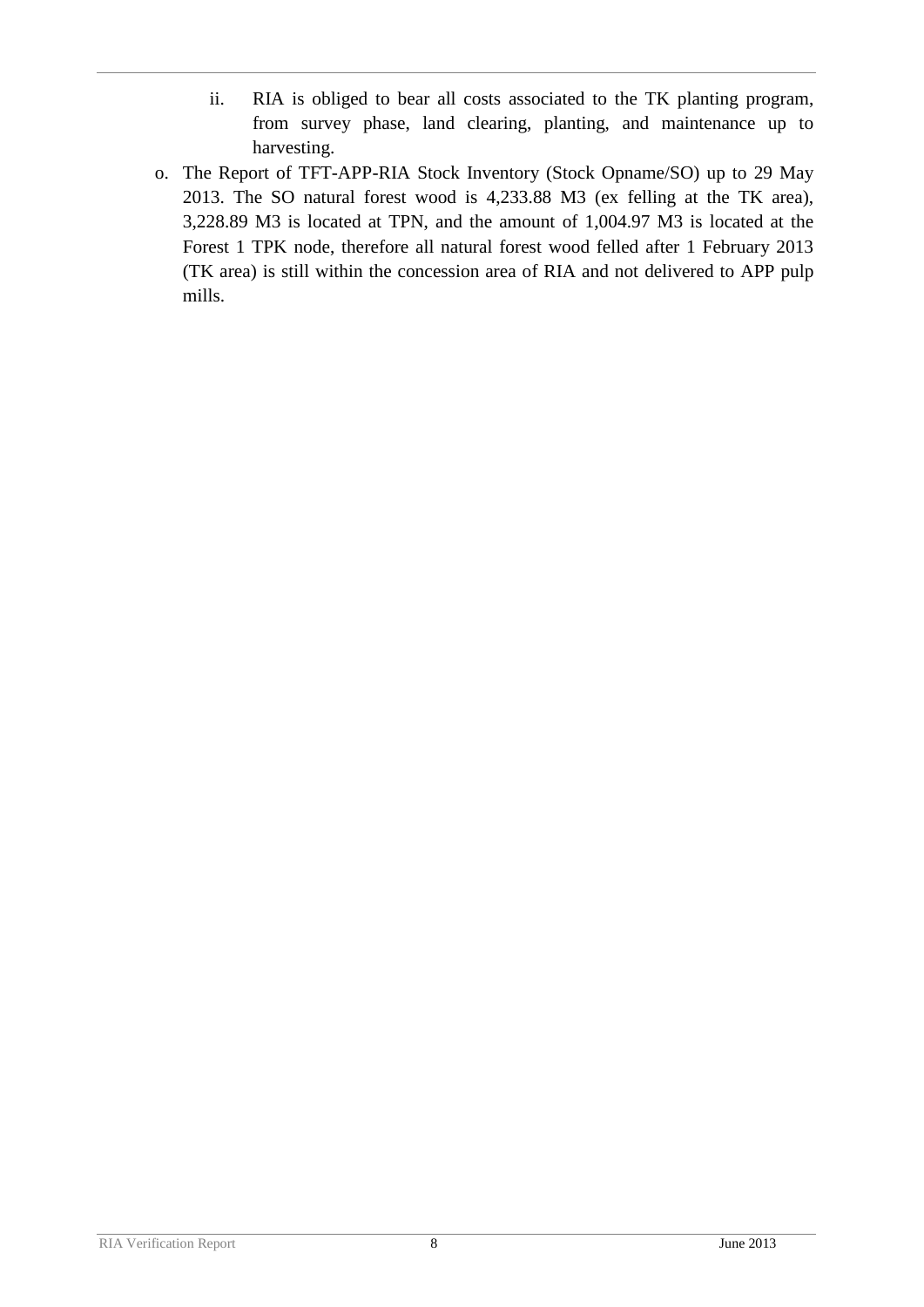# **ANNEX 02: 11TH JUNE 2013 FORESTRY OFFICE OF INDRAGIRI HILIR VERIFICATION RESULT**

See next page.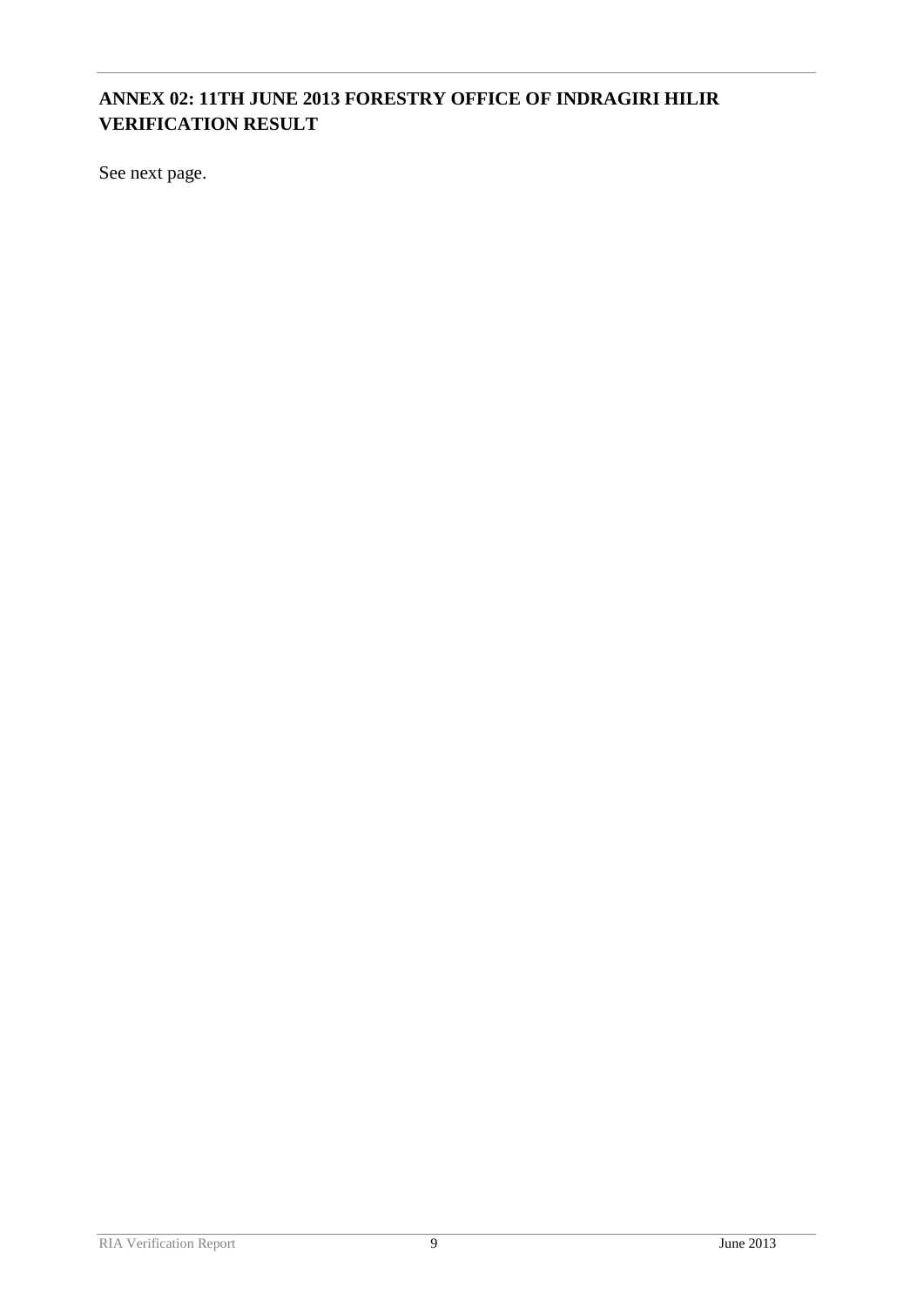HASIL VERIFIKASI TERKAIT BATAS KONSESI PT. RIAU INDO AGROPALMA (RIA) **DENGAN PT. BHARA INDUK** 

 $\{\varphi_{j}\}_{j\in\mathbb{Z}}$ re



Dibuat oleh : Eyes on the Forest, TFT, APP/SMF, PT. RIA

**PROVINSI RIAU JUNI 2013**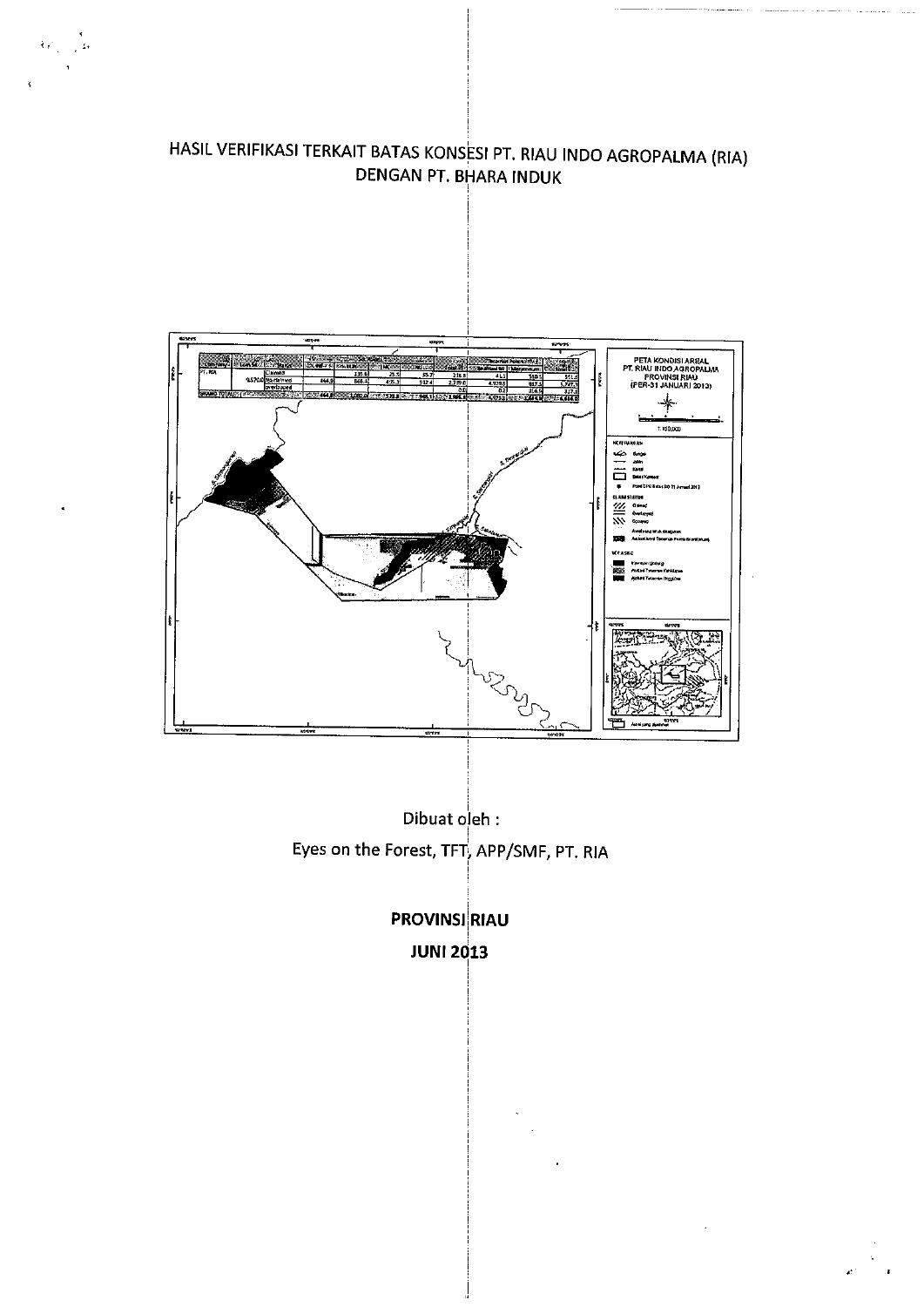#### A. Latarbelakang

Sesuai temuan Verifikasi Kegiatan Penebangan Di Areal Tanaman Kehidupan PT. Riau Indo Agropalma (Ria) tanggal 30 Mei 2013, pada point "Berdasarkan peta konsesi HTI PT RIA dari Kementerian Kehutanan 2011 yang didownload September 2011 dari Website GIS Kementerian Kehutanan, operasional tanaman kehidupan berada diluar konsesi PT RIA: pada titik koordinat N 0°04,595' E 102°56,962' bergeser 55 meter dan pada titik koordinat N 0°04,538' E 102°57,159' bergeser 71 meter.

- 1. Berdasarkan peta konsesi HTI yang dimiliki oleh PT RIA hasil digitasi dari peta SK Menteri Kehutanan Nomor 61/Menhut-II/2006, tanggal 22 Maret 2006, operasional tanaman kehidupan berada di dalam konsesi PT RIA.
- 2. Berdasarkan peta konsesi HTI PT RIA dari Berita Acara Penataan Batas Sendiri dan Batas Persekutuan Areal Kerja IUPHKHT-PT RIA dengan areal kerja IUPHHK-HA PT. Bhara Induk tanggal 20 Februari 2012, operasional tanaman kehidupan berada diluar konsesi PT RIA : Pada titik koordinat N 0°04,595' E 102°56,962' bergeser 6 meter dan pada titik koordinat N 0°04,538' E 102°5<sup>7</sup>,159' bergeser 12 meter.

Kemudian direkomendasikan verifikasi patok tanda batas yang ada pada Berita Acara Penataan Batas Sendiri dan Batas Persekutuan Areal Kerja IUPHKHT-PT RIA dengan areal kerja IUPHHK-HA PT. Bhara Induk tanggal 20 Februari 2012 paling lambat tanggal 11 Juni 2013 oleh:

- Tim Eyes on the Forest (Kasman dan Zuhri)
- Dinas Kehutanan Indragiri Hilir (Agung Priyono, S.hut) atau yang ditugaskan
- PT. Bhara Induk (Eko Adi Purnomo) atau yang ditugaskan
- PT. Riau Indo Agropalma (Trisna TH)
- APP/SMF (Selvia Siling)

#### **B.** Pelaksanaan

#### 1. Metode verifikasi

1.1. Waktu

Verifikasi patok tanda batas yang ada pada Berita Acara Penataan Batas Sendiri dan Batas Persekutuan Areal Kerja IUPHKHT-PT RIA dengan areal kerja IUPHHK-HA PT. Bhara Induk dilaksanakan pada tanggal 11 Juni 2013.

#### 1.2. Tim Pelaksana

Tim verifikasi lapangan terdiri dari:

- · Agung Priyono S.Hut : Kabid Planologi Dinas Kehutanan Indragiri Hilir
- Nurdin Sam : Kasi Penatagunaan Dishut Indragiri Hilir
- Kasman AR : Eyes on The Forest
- Azan Zuhri : Eyes on The Forest
- Nursamsu : Eyes on The Forest
- Isra Meddy : Kepala Unit PT. RIA
- Selvia Siling : APP/SMF

Laporan Hasil Verifikasi Batas Konsesi PT. RIA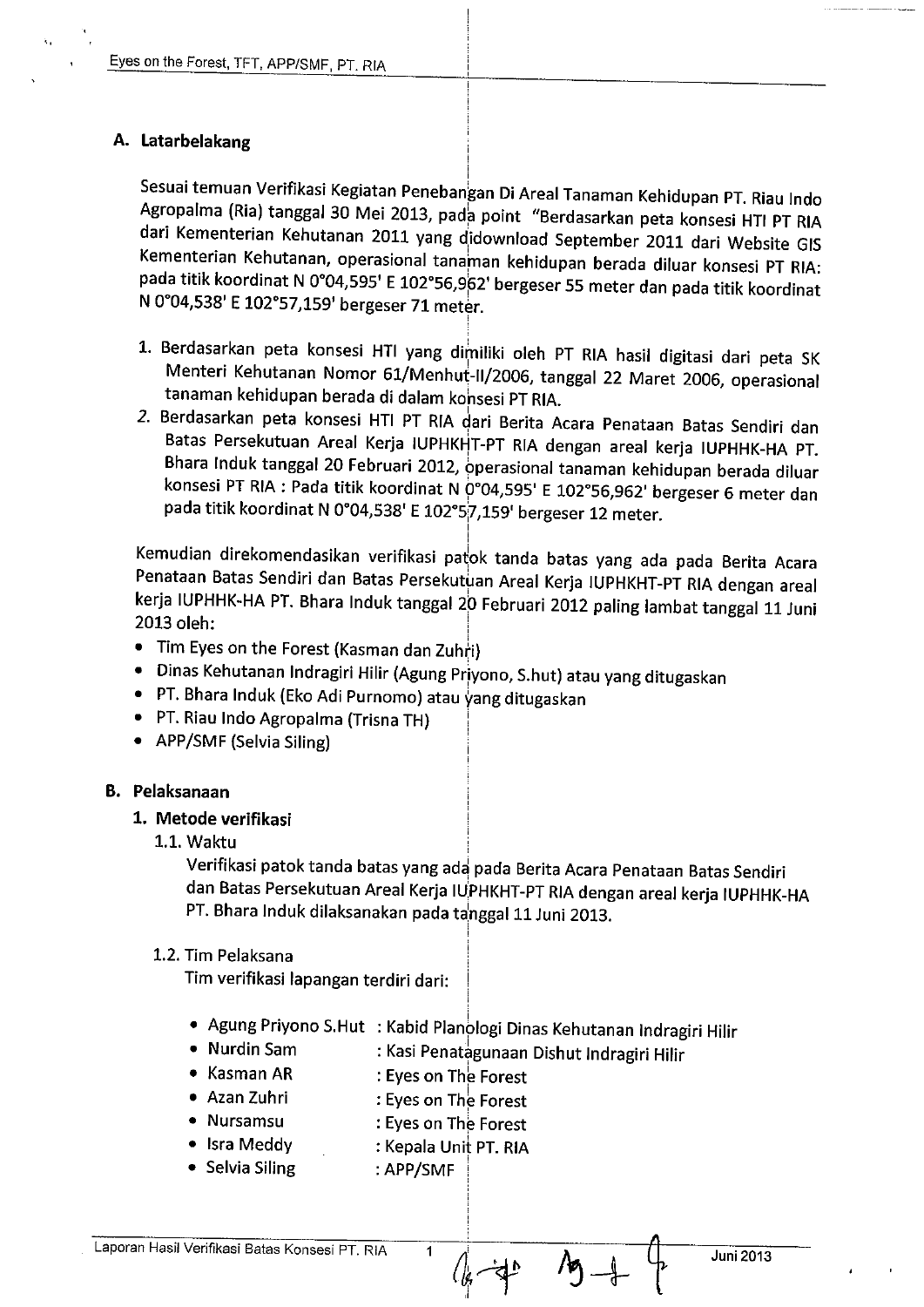- Trisna TH : PT. RIA
- Ejeb Sudrajat : TFT Indonesia
- 1.3. Alat dan bahan yang digunakan Global Position System (GPS) Merk Garmin Type 76 CSX, digunakan PT RIA GPS type Type 76 CSX digunakan oleh EoF

#### C. Temuan

Berdasarkan perkiraan posisi patok tanda batas dan pengambilan titik koordinat di lapangan, posisi Batas Sendiri dan Batas Persekutuan Areal Kerja IUPHKHT-PT RIA dengan areal kerja UPHHK-HA PT. Bhara Induk menurut PT RIA dan Eyes on the Forest berada pada titik koordinat adalah sebagai berikut:

| <b>No</b><br><b>Titik</b> | Batas Sendiri Dan Batas Persekutuan<br>Areal Kerja IUPHHK-PT RIA Dengan<br>Areal Kerja IUPHHK-Ha PT. Bhara<br>Induk Menurut PT RIA                                                                                              | <b>Batas Sendiri Dan Batas</b><br>Persekutuan Areal Kerja luphkht-<br>PT RIA Dengan Areal Kerja Uphhk-<br>Ha PT. Bhara Induk Menurut Eyes<br>On The Forest                                   | Keterangan                                                                                    |
|---------------------------|---------------------------------------------------------------------------------------------------------------------------------------------------------------------------------------------------------------------------------|----------------------------------------------------------------------------------------------------------------------------------------------------------------------------------------------|-----------------------------------------------------------------------------------------------|
| $\mathbf{1}$              | 48 N 0273265-0008050 (GPS PT RIA)<br>48 N 0273265-0008058 (GPS EoF)<br>Titik Yang Dimaksud Berada Di<br>Dalam Batas Luar Areal Konsesi PT<br>RIA + 7 Meter (Batas Luar Yang<br>Dimaksud Adalah Pinggir<br>Kanal<br>Bagian Luar) | 48 N 0273266-0008069 (GPS EoF)<br>Titik Yang Dimaksud Berada Di<br>Dalam Batas Luar Areal Konsesi<br>PT RIA + 14 Meter (Batas Luar<br>Yang Dimaksud Adalah Pinggir<br>Kanal Bagian Luar)     | Pengambilan<br><b>Titik</b><br>Koordinat<br>Pada Posisi<br>Patok, Tidak<br>Ditemukan<br>Patok |
| $\overline{2}$            | 48 N 0273160-0008087 (GPS EoF)<br>Titik yang dimaksud berada di<br>dalam batas luar areal konsesi PT<br>RIA $\pm$ 7 meter (batas luar yang<br>dimaksud adalah<br>pinggir<br>kanal<br>bagian luar)                               | 48 N 0273170-0008095 (GPS EoF)<br>Titik yang dimaksud berada di<br>dalam batas luar areal konsesi PT<br>RIA $\pm$ 14 meter (batas luar yang<br>dimaksud adalah pinggir kanal<br>bagian luar) | Pengambilan<br>titik<br>koordinat<br>tidak pada<br>posisi patok                               |
| 3                         | 48 N 0273140-0008098 (GPS PT RIA)<br>48 N 0273136-0008097 (GPS EOF)<br>Titik yang dimaksud berada didalam                                                                                                                       | 48 N 0273137-0008103 (GPS EOF)<br>Titik yang dimaksud berada                                                                                                                                 | Pengambilan<br>titik<br>koordinat<br>pada posisi<br>patok, tidak                              |

 $\overline{2}$ 

Juni 2013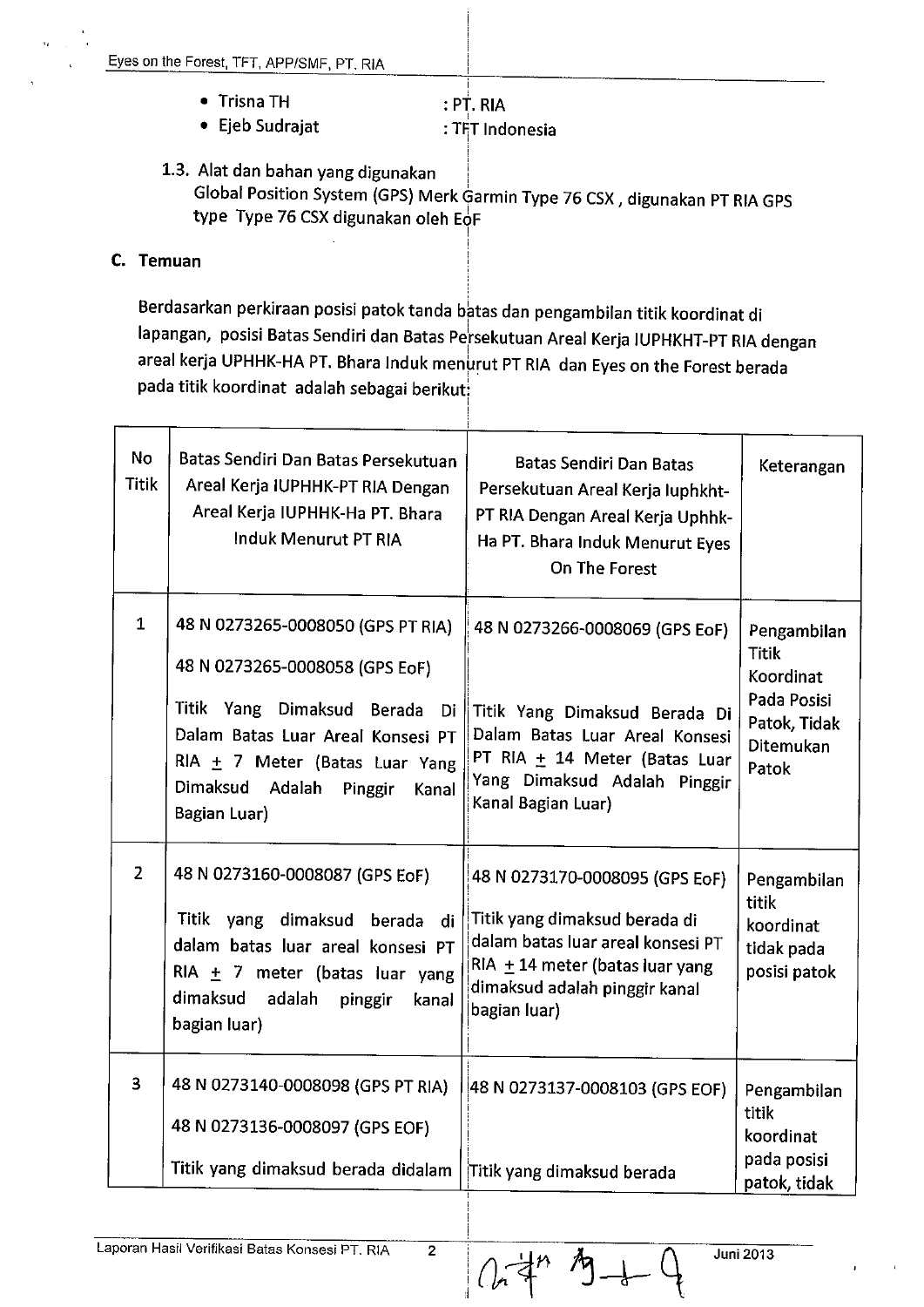|   | batas luar areal konsesi PT RIA + 8<br>meter (batas luar yang dimaksud<br>adalah pinggir kanal bagian luar)                                                                                                                 | didalam batas luar areal konsesi<br>PT RIA + 14 meter (batas luar<br>yang dimaksud adalah pinggir<br>kanal bagian luar)                                                                 | ditemukan<br>patok                                                                     |
|---|-----------------------------------------------------------------------------------------------------------------------------------------------------------------------------------------------------------------------------|-----------------------------------------------------------------------------------------------------------------------------------------------------------------------------------------|----------------------------------------------------------------------------------------|
| 4 | 48 N 0272998-0008137 (GPS PT RIA)<br>48 N 0272998-0008136 (GPS EOF)<br>Titik yang dimaksud berada didalam<br>batas luar areal konsesi PT RIA + 9<br>meter (batas luar yang dimaksud<br>adalah pinggir kanal bagian luar)    | 48 N 0273002-0008141 (GPS EOF)<br>Titik yang dimaksud berada<br>didalam batas luar areal konsesi<br>PT RIA + 14 meter (batas luar<br>yang dimaksud adalah pinggir<br>kanal bagian luar) | Pengambilan<br>titik<br>koordinat<br>pada posisi<br>patok, tidak<br>ditemukan<br>patok |
| 5 | 48 N 0272860-0008176 (GPS PT RIA)<br>48 N 0272856-0008174 (GPS PT EOF)<br>Titik yang dimaksud berada didalam<br>batas luar areal konsesi PT RIA + 8<br>meter (batas luar yang dimaksud<br>adalah pinggir kanal bagian luar) | 48 N 0272860-0008179 (GPS EOF)<br>Titik yang dimaksud berada<br>didalam batas luar areal konsesi<br>PT RIA + 14 meter (batas luar<br>yang dimaksud adalah pinggir<br>kanal bagian luar) | Pengambilan<br>titik<br>koordinat<br>pada posisi<br>patok, tidak<br>ditemukan<br>patok |
| 6 | 48 N 0271932-0008421 (GPS PT RIA)<br>48 N 0271935-0008425 (GPS EOF)<br>Titik yang dimaksud berada didalam<br>batas luar areal konsesi PT RIA + 6<br>meter (batas luar yang dimaksud<br>adalah pinggir kanal bagian luar)    | 48 N 0271935-0008429 (GPS EOF)<br>Titik yang dimaksud berada<br>didalam batas luar areal konsesi<br>PT RIA + 12 meter (batas luar<br>yang dimaksud adalah pinggir<br>kanal bagian luar) | Pengambilan<br>titik<br>koordinat<br>pada posisi<br>patok,<br>ditemukan<br>patok patah |
| 7 | 48 N 0271835-0008453 (GPS PT RIA)<br>48 N 0271834-0008451 (GPS EOF)<br>Titik yang dimaksud berada didalam<br>batas luar areal konsesi PT RIA + 6<br>meter (batas luar yang dimaksud<br>adalah pinggir kanal bagian luar)    | 48 N 0271834-0008457 (GPS EOF)<br>Titik yang dimaksud berada<br>didalam batas luar areal konsesi<br>PT RIA + 12 meter (batas luar<br>yang dimaksud adalah pinggir<br>kanal bagian luar) | Pengambilan<br>titik<br>koordinat<br>pada posisi<br>patok, tidak<br>ditemukan<br>patok |

 $\overline{\mathbf{3}}$ 

 $\sqrt{2}$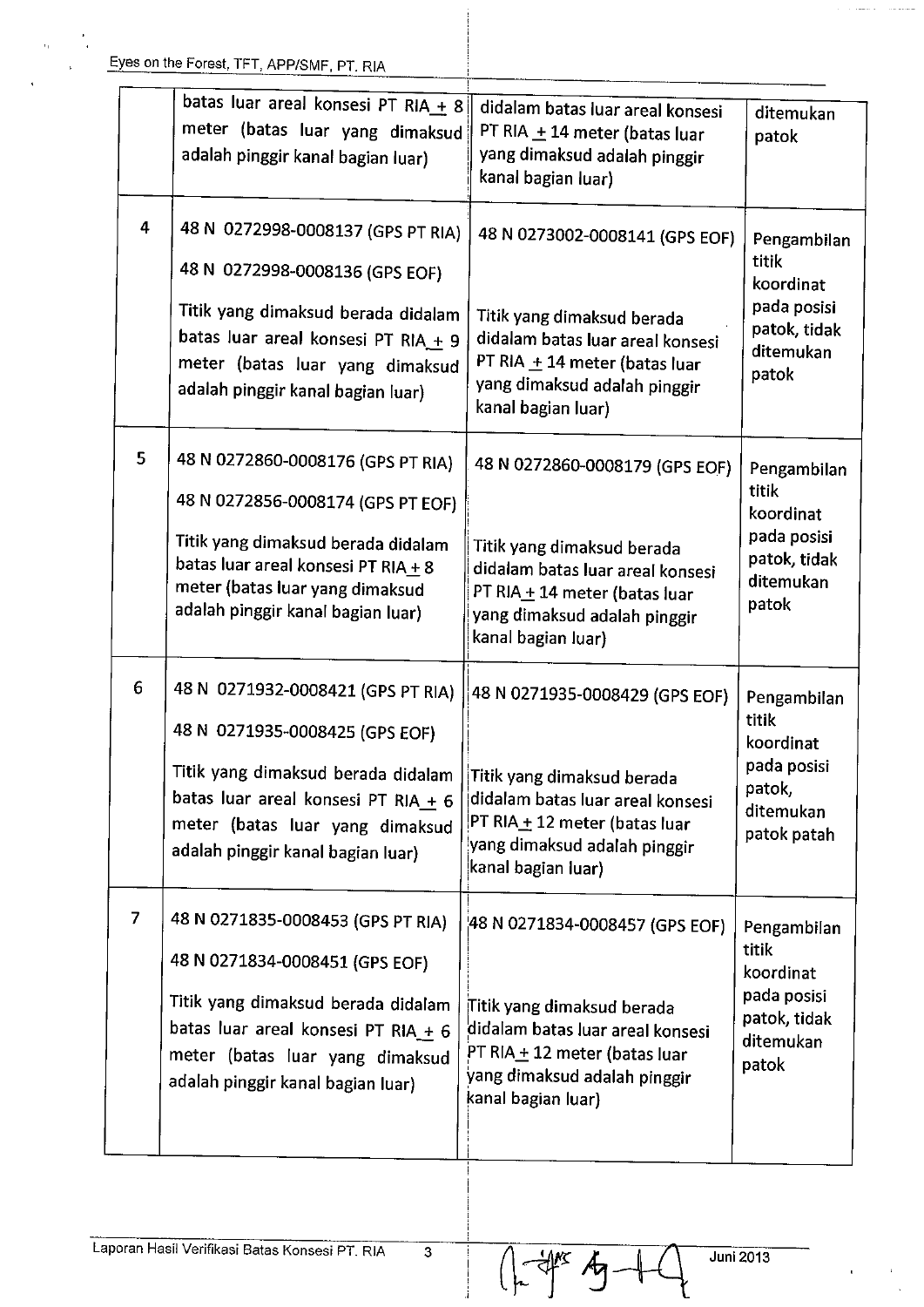| 8 | 48 N 0271573-0008523 (GPS PT RIA)<br>48 N 0271573-0008518 (GPS EOF)                                                                                   | 48 N 0271573-0008528 (GPS EOF)                                                                                                                                    | Pengambilan<br>titik<br>koordinat           |
|---|-------------------------------------------------------------------------------------------------------------------------------------------------------|-------------------------------------------------------------------------------------------------------------------------------------------------------------------|---------------------------------------------|
|   | Titik yang dimaksud berada didalam<br>batas luar areal konsesi PT RIA $\pm$ 6<br>meter (batas luar yang dimaksud<br>adalah pinggir kanal bagian luar) | Titik<br>dimaksud<br>yang<br>berada<br>didalam batas luar areal konsesi<br>PT RIA_+ 12 meter (batas luar<br>yang dimaksud adalah<br>pinggir<br>kanal bagian luar) | pada posisi<br>patok,<br>ditemukan<br>patok |

#### D. Kesimpulan

- 1. Berdasarkan posisi patok tanda batas dan pengambilan titik koordinat di lapangan, posisi Batas Sendiri dan Batas Persekutuan Areal Kerja IUPHKHT-PT RIA dengan areal kerja UPHHK-HA PT. Bhara Induk menurut PT RIA berada di dalam batas luar areal konsesi PT RIA + 6 hingga 9 meter (batas luar yang dimaksud adalah pinggir kanal bagian luar)
- 2. Berdasarkan posisi patok tanda batas dan pengambilan titik koordinat di lapangan, posisi Batas Sendiri dan Batas Persekutuan Areal Kerja IUPHKHT-PT RIA dengan areal kerja UPHHK-HA PT. Bhara Induk menurut EoF berada di dalam batas luar areal konsesi PT RIA + 12 hingga 14 meter (batas luar yang dimaksud adalah pinggir kanal bagian luar)
- 3. Terjadi perbedaan koordinat pada titik simpul yang sama sebagai akibat adanya 2 (dua) alat ukur yang dipergunakan antara GPS PT RIA dengan GPS EoF.

#### E. Rekomendasi

- 1. PT RIA diharapkan memelihara patok Batas Sendiri dan Batas Persekutuan Areal Kerja IUPHKHT-PT RIA dengan areal kerja UPHHK-HA PT. Bhara Induk
- 2. PT RIA mendorong Instansi terkait agar segera mempercepat proses pengukuhan batas konsesi PT RIA.
- 3. Untuk pengelolaan selanjutnya PT RIA menggunakan batas berdasarkan Batas Sendiri dan Batas Persekutuan Areal Kerja IUPHKHT-PT RIA dengan areal kerja UPHHK-HA PT. Bhara Induk sampai dengan pengukuhan batas konsesi PT RIA.
- 4. Terhadap areal di luar batas berdasarkan Batas Sendiri dan Batas Persekutuan Areal Kerja IUPHKHT-PT RIA dengan areal kerja UPHHK-HA PT. Bhara Induk, diharapkan PT RIA menjaga areal tersebut.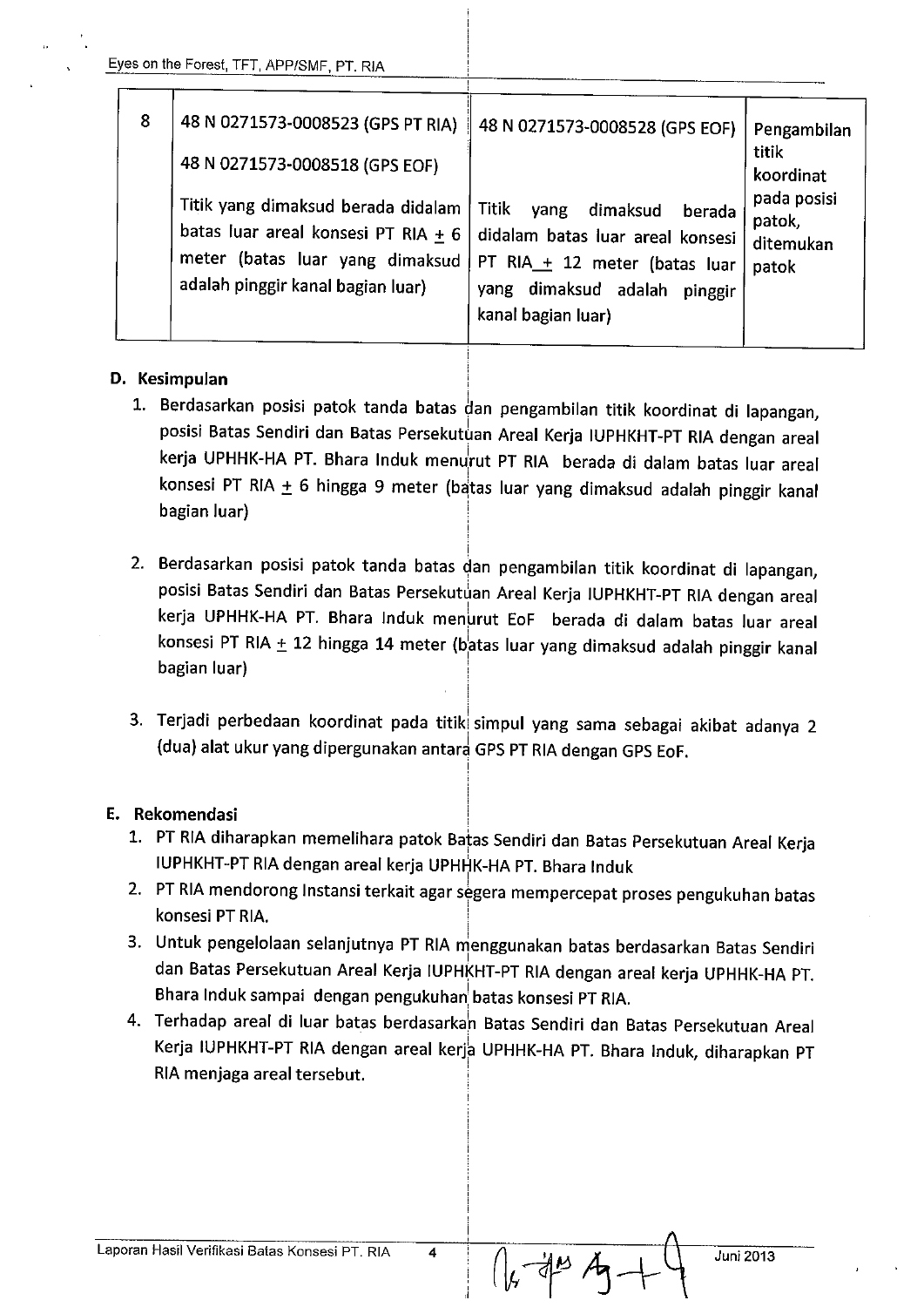Demikian laporan hasil verifikasi ini dibuat rangkap 5 (lima) dan untuk dipergunakan sebagaimana mestinya.

Pekanbaru, 13 Juni 2013,

Menyetujui Seluruh Peserta Verifikasi,

DISHUT Indragiri Hilir

Agung Priyono S.Hut

PT. RIA

**Isra Meddy** 

Eyes on the Forest,  $\mathfrak{f}$  $C_{\rm max}$ 

**Nursamsu** 

TFT Indonesia,

Ejeb Sudrajat

Laporan Hasil Verifikasi Batas Konsesi PT. RIA

APP/SMF,

Selvia Siling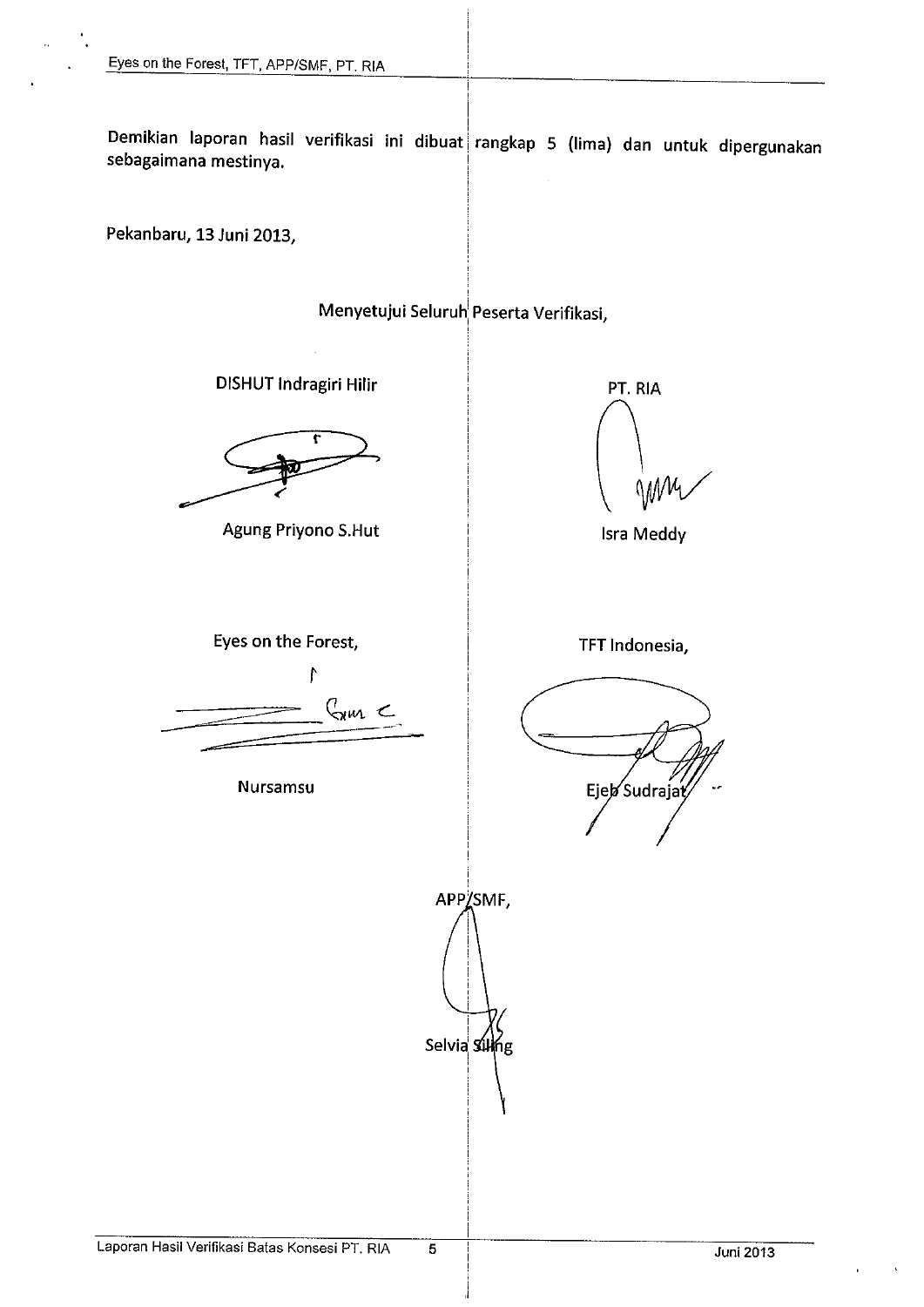# **DAFTAR HADIR**

Subjek: Hasil Verifikaen lapanpul. Tatz Gutas. WHH PT. RiA.

| No.                | $\sim$<br>Nama  | Dept/Instansi<br>Tanda Tangan |
|--------------------|-----------------|-------------------------------|
| 1.1                | Widya. Parama.  | H4.                           |
| 2.                 | 气质形             |                               |
| 3.                 | A 54N5 PRI YOMO | DINAS FEHUTANANO UYHIL        |
| 4.                 | 15RA MEDUY      | RTA                           |
|                    | s. Geryo W      | PRANNINI                      |
| 6.                 | Supriyons       | p (annoy                      |
| $\overline{\cdot}$ | Trisna Ttl.     | $\rho_{14}$                   |
| $\sqrt{8}$ .       | Felin Silip     | $APV$ (sur $P^2$              |
| 9.                 | Nursamful       | $F_{o}f$                      |
|                    |                 |                               |
|                    |                 |                               |
|                    |                 |                               |
|                    |                 |                               |
|                    |                 |                               |
|                    |                 |                               |
|                    |                 |                               |
|                    |                 |                               |
|                    |                 |                               |
|                    |                 |                               |
|                    |                 |                               |

Pekanbaru,

2013